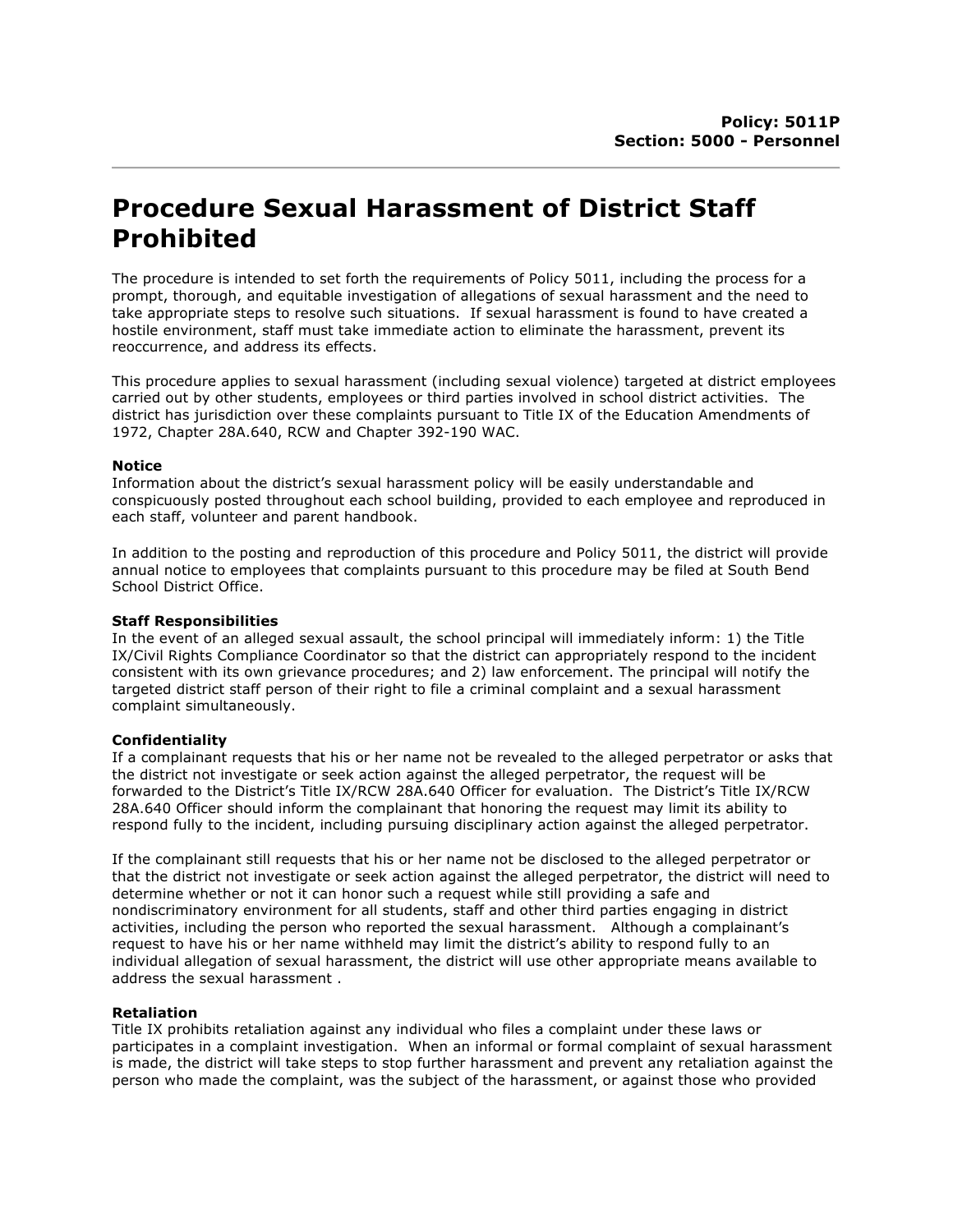information as a witness. The district will investigate all allegations of retaliation and take actions against those found to have retaliated.

#### **Informal Complaint Process**

Anyone may use informal procedures to report and resolve complaints of sexual harassment. Informal reports may be made to any staff member. Staff will always notify complainants of their right to file a formal complaint and the process for same. Staff will also direct potential complainants to Robyn Rose the District's Title IX/RCW 28A.640 Officer. Additionally, staff will also inform an appropriate supervisor or professional staff member when they receive complaints of sexual harassment, especially when the complaint is beyond their training to resolve or alleges serious misconduct.

During the course of the informal complaint process, the district will take prompt and effective steps reasonably calculated to end any harassment and to correct any discriminatory effects on the complainant. If an investigation is needed to determine what occurred, the district will take interim measures to protect the complainant before the final outcome of the district's investigation (e.g., allowing the complainant to change academic or extracurricular activities or break times to avoid contact with the alleged perpetrator).

Informal remedies may include:

- An opportunity for the complainant to explain to the alleged harasser that his or her conduct is unwelcome, offensive or inappropriate, either in writing or face-to-face;
- A statement from a staff member to the alleged harasser that the alleged conduct is not appropriate and could lead to discipline if proven or repeated;
- A general public statement from an administrator in a building reviewing the district sexual harassment policy without identifying the complainant;
- Developing a safety plan;
- Separating staff persons; or
- Providing staff and/or student training.

Informal complaints may become formal complaints at the request of the complainant, parent or guardian, or because the district believes the complaint needs to be more thoroughly investigated. The district will inform the complainant how to report any subsequent problems. Additionally, the district will conduct follow-up inquiries to see if there have been any new incidents or instances of retaliation, and to promptly respond and appropriately address continuing or new problems. Followup inquiries will follow a timeline agreed to by the district and complainant.

## **Formal Complaint Process**

# **Level One – Complaint to District**

Anyone may initiate a formal complaint of sexual harassment, even if the informal complaint process is being utilized. At any level in the formal complaint process, the district will take interim measures to protect the complainant before the final outcome of the district's investigation.

The following process will be followed:

#### **Filing of Complaint**

- All formal complaints will be in writing and will set forth the specific acts, conditions or circumstances alleged to have occurred and to constitute sexual harassment. The Title IX Coordinator may draft the complaint based on the report of the complainant for the complainant to review and approve. The superintendent or Title IX Coordinator may also conclude that the district needs to conduct an investigation based on information in his or her possession, regardless of the complainant's interest in filing a formal complaint.
- The time period for filing a complaint is one year from the date of the occurrence that is the subject matter of the complaint. However, a complaint filing deadline may not be imposed if the complainant was prevented from filing due to: 1) Specific misrepresentations by the district that it had resolved the problem forming the basis of the complaint; or 2) Withholding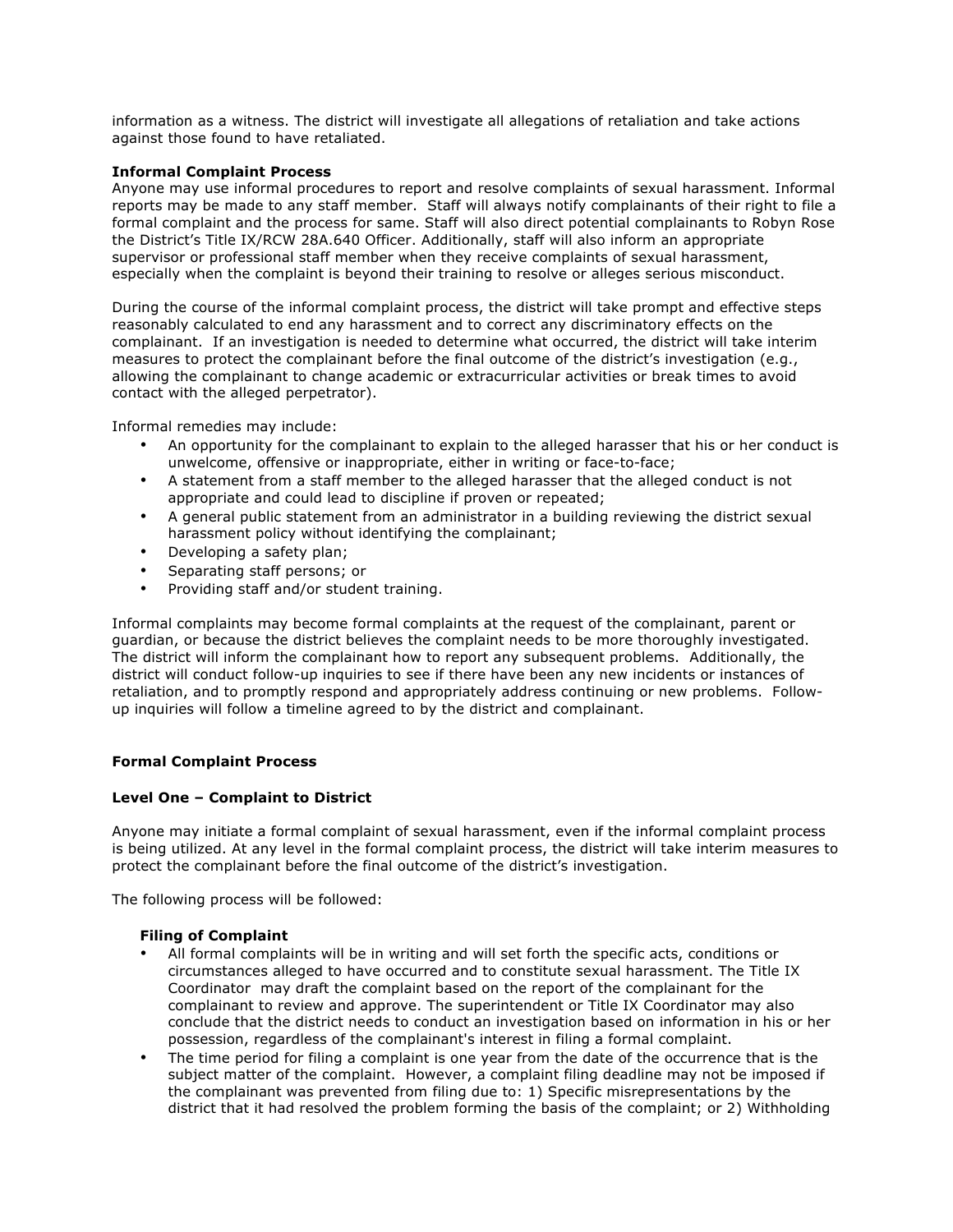of information that the district was required to provide under WAC 392-190-065 or WAC 392- 190-005.

• Complaints may be submitted by mail, fax, e-mail or hand-delivery to the district Title IX Coordinator, Robyn Rose at PO Box 437, South Bend, WA 98586; 360-875-6041; rrose@southbendschools.org. Any district employee who receives a complaint that meets these criteria will promptly notify the Coordinator.

## **Investigation and Response**

- The Title IX Coordinator will receive and investigate all formal, written complaints of sexual harassment or information in the coordinator's possession that they believe requires further investigation. The Coordinator will delegate his or her authority to participate in this process if such action is necessary to avoid any potential conflicts of interest. Upon receipt of a complaint, the Coordinator will provide the complainant a copy of this procedure.
- Investigations will be carried out in a manner that is adequate in scope, reliable and impartial. During the investigation process, the complainant and accused party or parties, if the complainant has identified an accused harasser(s), will have an equal opportunity to present witnesses and relevant evidence. Complainants and witnesses may have a trusted adult with them during any district-initiated investigatory activities. The school district and complainant may also agree to resolve the complaint in lieu of an investigation.
- When the investigation is completed, the Coordinator will compile a full written report of the complaint and the results of the investigation.

# **Superintendent Response**

- The superintendent will respond in writing to the complainant and the alleged perpetrator within thirty (30) calendar days of receipt of the complaint, unless otherwise agreed to by the complainant or if exceptional circumstances related to the complaint require an extension of the time limit. In the event an extension is needed, the district will notify the complainant in writing of the reason for the extension and the anticipated response date. At the time the district responds to the complainant, the district must send a copy of the response to the office of the superintendent of public instruction.
- The response of the superintendent or designee will include: 1) a summary of the results of the investigation; 2) a statement as to whether a preponderance of the evidence establishes that the complainant was sexually harassed ; 3) if sexual harassment is found to have occurred, the corrective measures the district deems necessary, including assurance that the district will take steps to prevent recurrence and remedy its effects on the complainant and others, if appropriate; 4) notice of the complainant's right to appeal to the school board and the necessary filing information; and 5) any corrective measures the district will take, remedies for the complainant (e.g., sources of counseling, advocacy and other support), and notice of potential sanctions for the perpetrator(s) (e.g., discipline).
- The superintendent's or designee's response will be provided in a language the complainant can understand and may require language assistance for complainants with limited English proficiency in accordance with Title VI of the Civil Rights Act of 1964. If the complaint alleges discriminatory harassment by a named party or parties, the coordinator will provide the accused party or parties with notice of the outcome of the investigation and notice of their right to appeal any discipline or corrective action imposed by the district.
- Any corrective measures deemed necessary will be instituted as quickly as possible, but in no event more than thirty (30) days after the superintendent's mailing of a written response, unless the accused is appealing the imposition of discipline and the district is barred by due process considerations or a lawful order from imposing the discipline until the appeal process is concluded. Staff may also pursue complaints through the appropriate collective bargaining agreement process or anti-discrimination policy.
- The district will inform the complainant how to report any subsequent problems. Additionally, the district will conduct follow-up inquiries to see if there have been any new incidents or instances of retaliation, and to promptly respond and appropriately address continuing or new problems. Follow-up inquiries will follow a timeline agreed to by the district and complainant.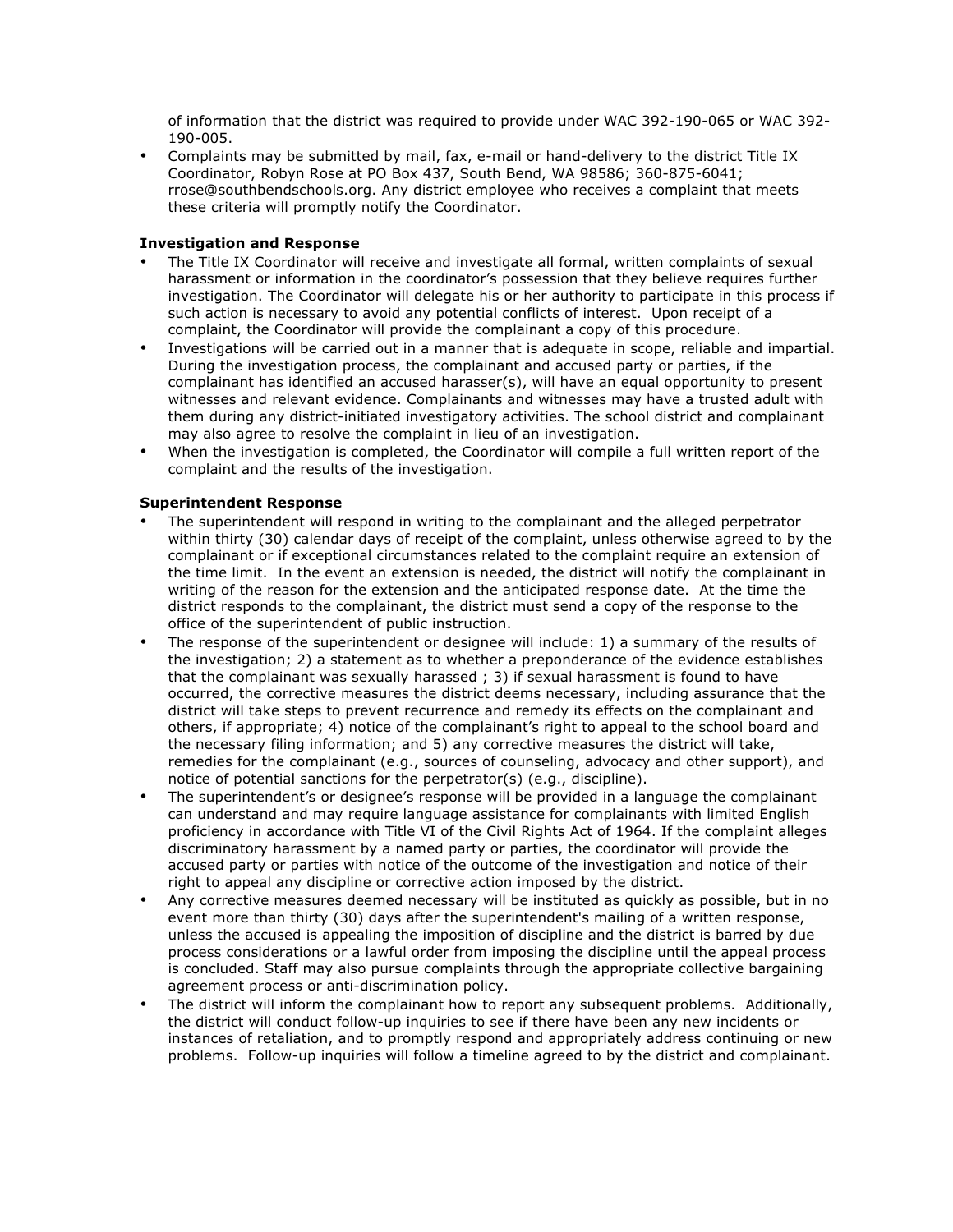## **Level Two -Appeal to Board of Directors**

#### **Notice of Appeal and Hearing**

- If a complainant disagrees with the superintendent's or designee's written decision, the complainant may appeal the decision to the district board of directors , by filing a written notice of appeal with the secretary of the board within ten (10) calendar days following the date upon which the complainant received the response.
- The board will schedule a hearing to commence by the twentieth (20th) calendar day following the filing of the written notice of appeal, unless otherwise agreed to by the complainant and the superintendent or for good cause.
- Both parties will be allowed to present such witnesses and testimony as the board deems relevant and material.

#### **Decision**

- Unless otherwise agreed to by the complainant, the board will render a written decision within thirty (30) calendar days following the filing of the notice of appeal and provide the complainant with a copy of the decision.
- The decision will be provided in a language that the complainant can understand which may require language assistance for complainants with limited English proficiency in accordance with Title VI of the Civil Rights Act.
- The decision will include notice of the complainant's right to appeal to the Superintendent of Public Instruction and will identify where and to whom the appeal must be filed. The district will send a copy of the appeal decision to the office of the superintendent of public instruction.

## **Level Three - Complaint to the Superintendent of Public Instruction**

## **Filing of Complaint**

- If a complainant disagrees with the decision of the board of directors, or if the district fails to comply with this procedure, the complainant may file a complaint with the Superintendent of Public Instruction.
- A complaint must be received by the Superintendent of Public Instruction on or before the twentieth (20) calendar day following the date upon which the complainant received written notice of the board of directors' decision, unless the Superintendent of Public Instruction grants an extension for good cause. Complaints may be submitted by mail, fax, electronic mail, or hand delivery.
- A complaint must be in writing and include: 1) A description of the specific acts, conditions or circumstances alleged to violate applicable anti-sexual harassment laws; 2) The name and contact information, including address, of the complainant; 3) The name and address of the district subject to the complaint; 4) A copy of the district's complaint and appeal decision, if any; and 5) A proposed resolution of the complaint or relief requested. If the allegations regard a specific student, the complaint must also include the name and address of the student, or in the case of a homeless child or youth, contact information.

## **Investigation, Determination and Corrective Action**

- Upon receipt of a complaint, the Office of the Superintendent of Public Instruction may initiate an investigation, which may include conducting an independent on-site review. OSPI may also investigate additional issues related to the complaint that were not included in the initial complaint or appeal to the superintendent or board.
- Following the investigation, OSPI will make an independent determination as to whether the district has failed to comply with RCW 28A.642.010 or Chapter 392-190, WAC and will issue a written decision to the complainant and the district that addresses each allegation in the complaint and any other noncompliance issues it has identified. The written decision will include corrective actions deemed necessary to correct noncompliance and documentation the district must provide to demonstrate that corrective action has been completed.
- All corrective actions must be completed within the timelines established by OSPI in the written decision unless OSPI grants an extension. If timely compliance is not achieved, OSPI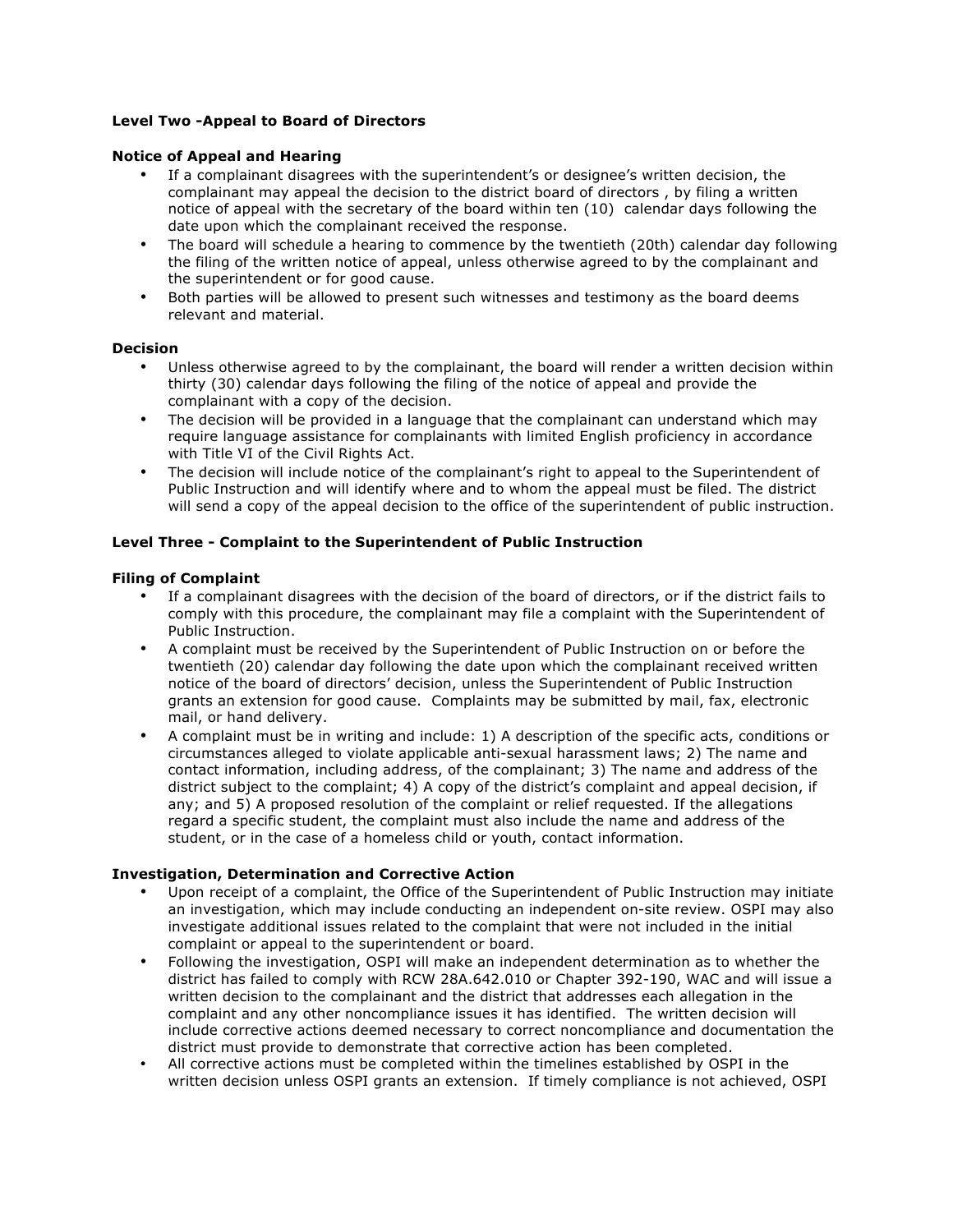may take action including but not limited to referring the district to appropriate state or federal agencies empowered to order compliance.

A complaint may be resolved at any time when, before the completion of the investigation, the district voluntarily agrees to resolve the complaint. OSPI may provide technical assistance and dispute resolution methods to resolve a complaint.

#### **Level Four - Administrative Hearing**

A complainant or school district that desires to appeal the written decision of the Office of the Superintendent of Public Instruction may file a written notice of appeal with OSPI within thirty (30) calendar days following the date of receipt of that office's written decision. OSPI will conduct a formal administrative hearing in conformance with the Administrative Procedures Act, Chapter 34.05, RCW.

#### **Other Complaint Options**

*Office for Civil Rights (OCR), U.S. Department of Education*  OCR enforces several federal civil rights laws, which prohibit discrimination in public schools on the basis of race, color, national origin, sex, disability, and age. File complaints with OCR within 180 calendar days of the date of the alleged discrimination. 206-607-1600 ǀ TDD: 1-800-877-8339 ǀ OCR.Seattle@ed.gov ǀ www.ed.gov/ocr

#### *Washington State Human Rights Commission (WSHRC)*

WSHRC enforces the Washington Law Against Discrimination (RCW 49.60), which prohibits discrimination in employment and in places of public accommodation, including schools. File complaints with WSHRC within six months of the date of the alleged discrimination. 1-800-233-3247 ǀ TTY: 1-800-300-7525 ǀ www.hum.wa.gov

#### **Mediation**

At any time during the complaint procedure set forth in WAC 392-190-065 through 392-190-075, a district may, at its own expense, offer mediation. The complainant and the district may agree to extend the complaint process deadlines in order to pursue mediation.

The purpose of mediation is to provide both the complainant and the district an opportunity to resolve disputes and reach a mutually acceptable agreement through the use of an impartial mediator. Mediation must be voluntary and requires the mutual agreement of both parties. It may be terminated by either party at any time during the mediation process. It may not be used to deny or delay a complainant's right to utilize the complaint procedures.

Mediation must be conducted by a qualified and impartial mediator who may not: 1) Be an employee of any school district, public charter school, or other public or private agency that is providing education related services to a student who is the subject of the complaint being mediated; or 2) Have a personal or professional conflict of interest. A mediator is not considered an employee of the district or charter school or other public or private agency solely because he or she serves as a mediator.

If the parties reach agreement through mediation, they may execute a legally binding agreement that sets forth the resolution and states that all discussions that occurred during the course of mediation will remain confidential and may not be used as evidence in any subsequent complaint, due process hearing or civil proceeding. The agreement must be signed by the complainant and a district representative who has authority to bind the district.

#### **Training and Orientation**

A fixed component of all district orientation sessions for staff, students and regular volunteers will introduce the elements of this policy. Staff will be provided information on recognizing and preventing sexual harassment. Staff will be fully informed of the formal and informal complaint processes and their roles and responsibilities under the policy and procedure.